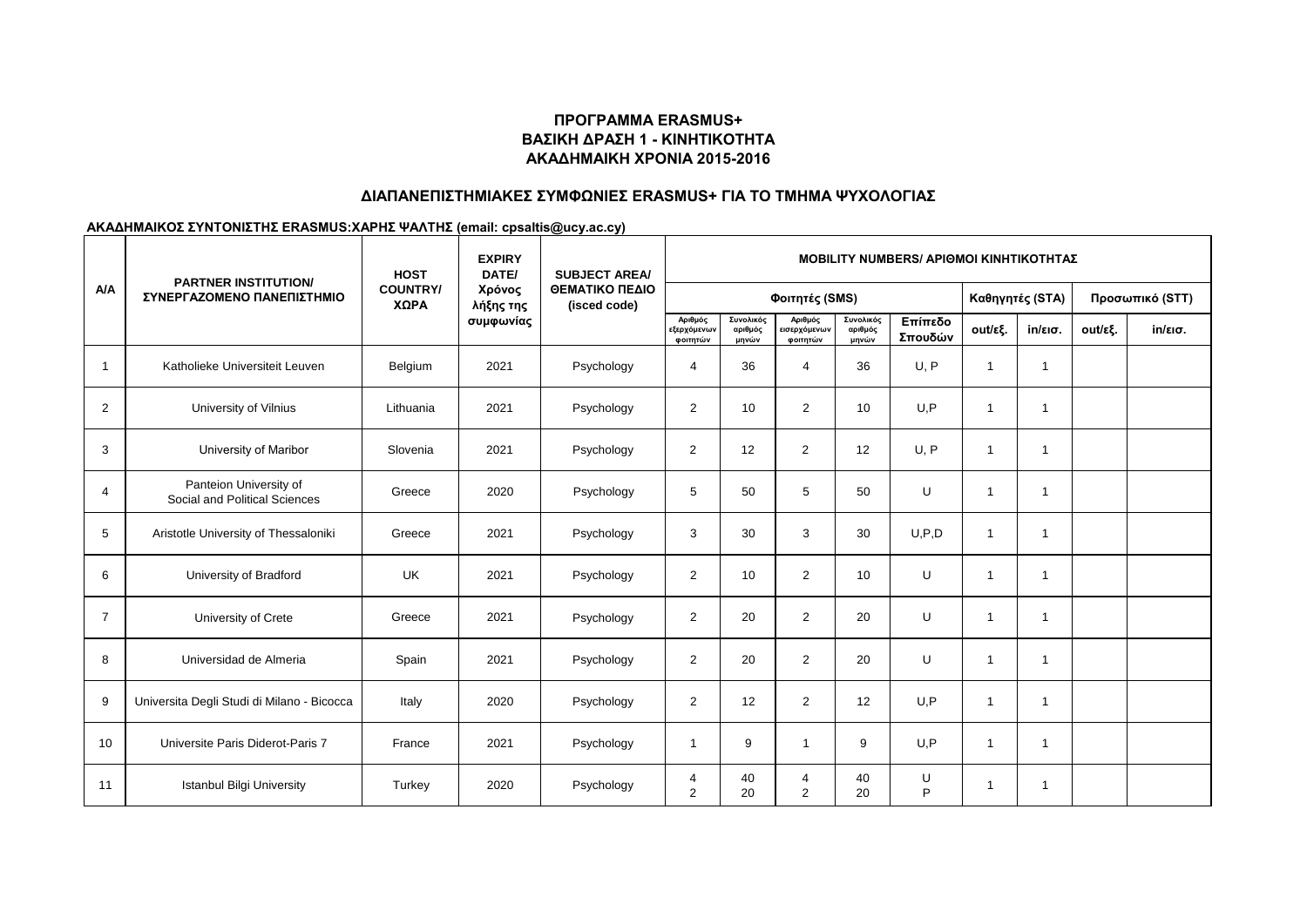# **ΠΡΟΓΡΑΜΜΑ ERASMUS+ ΒΑΣΙΚΗ ΔΡΑΣΗ 1 - ΚΙΝΗΤΙΚΟΤΗΤΑ ΑΚΑΔΗΜΑΙΚΗ ΧΡΟΝΙΑ 2015-2016**

## **ΔΙΑΠΑΝΕΠΙΣΤΗΜΙΑΚΕΣ ΣΥΜΦΩΝΙΕΣ ERASMUS+ ΓΙΑ ΤΟ ΤΜΗΜΑ ΨΥΧΟΛΟΓΙΑΣ**

### **ΑΚΑΔΗΜΑΙΚΟΣ ΣΥΝΤΟΝΙΣΤΗΣ ERASMUS:ΧΑΡΗΣ ΨΑΛΤΗΣ (email: cpsaltis@ucy.ac.cy)**

|     | <b>PARTNER INSTITUTION/</b>            | <b>HOST</b><br><b>COUNTRY/</b><br>ΧΩΡΑ | <b>EXPIRY</b><br>DATE/<br>Χρόνος<br>λήξης της<br>συμφωνίας | <b>SUBJECT AREA/</b><br>ΘΕΜΑΤΙΚΟ ΠΕΔΙΟ<br>(isced code) | <b>MOBILITY NUMBERS/ APIOMOI KINHTIKOTHTAZ</b> |                               |                                                    |                               |                    |                          |                         |         |                   |
|-----|----------------------------------------|----------------------------------------|------------------------------------------------------------|--------------------------------------------------------|------------------------------------------------|-------------------------------|----------------------------------------------------|-------------------------------|--------------------|--------------------------|-------------------------|---------|-------------------|
| A/A | ΣΥΝΕΡΓΑΖΟΜΕΝΟ ΠΑΝΕΠΙΣΤΗΜΙΟ             |                                        |                                                            |                                                        |                                                |                               | Φοιτητές (SMS)                                     |                               | Καθηγητές (STA)    |                          | Προσωπικό (STT)         |         |                   |
|     |                                        |                                        |                                                            |                                                        | Αριθμός<br>εξερχόμενων<br>φοιτητών             | Συνολικός<br>αριθμός<br>μηνών | Αριθμός<br>εισερχόμενων<br>φοιτητών                | Συνολικός<br>αριθμός<br>μηνών | Επίπεδο<br>Σπουδών | out/εξ.                  | $in/\epsilon$ ισ.       | out/εξ. | $in/\epsilon$ ισ. |
| 12  | University of Jaen                     | Spain                                  | 2020                                                       | Psychology                                             | 2                                              | 20                            | $\overline{2}$                                     | 20                            | U, P, D            | $\mathbf{1}$             | -1                      |         |                   |
| 13  | Royal Halloway, University of London   | <b>UK</b>                              | 2021                                                       | Psychology                                             | 2                                              | 18                            | 2                                                  | 18                            | U                  | $\overline{1}$           |                         |         |                   |
| 14  | Universidad Complutense de Madrid      | Spain                                  | 2020                                                       | Psycholgy                                              | $\mathbf{1}$                                   | 10                            |                                                    | 10                            | U                  |                          |                         |         |                   |
| 15  | Democritus University of Thrace        | Greece                                 | 2020                                                       | ealth(Broad programmes)                                |                                                |                               |                                                    |                               |                    | -1                       |                         |         |                   |
| 16  | Universita degli studi di Padova       | Italy                                  | 2021                                                       | Psychology                                             | 2                                              | 12                            | 2                                                  | 12                            | U.P.D              | $\overline{2}$           | 2                       |         |                   |
| 17  | <b>ISTANBUL KEMERBURGAZ UNIVERSITY</b> | Turkey                                 | 2021                                                       | Psychology                                             | 3                                              | 15                            | 3                                                  | 15                            | U                  | $\overline{\phantom{a}}$ | $\overline{\mathbf{1}}$ |         |                   |
|     |                                        |                                        |                                                            |                                                        | 2                                              | 10                            | 2                                                  | 10                            | P                  |                          |                         |         |                   |
| 18  | <b>Roskilde University</b>             | Denmark                                | 2021                                                       | Psychology                                             | 2                                              | 12                            | 2                                                  | 12                            | U.P                | $\mathbf{1}$             | $\mathbf{1}$            |         |                   |
| 19  | Universidad Autónoma de Madrid         | Spain                                  | 2020                                                       | Psychology                                             | 2<br>1<br>1                                    | 20<br>10<br>10                | $\overline{2}$<br>$\overline{1}$<br>$\overline{1}$ | 20<br>10<br>10                | U<br>P<br>D        | 3                        | 3                       |         |                   |
| 20  | Università degli Studi di Perugia      | Italy                                  | 2015-2020/21                                               | Psychology                                             | 2                                              | 10                            | 2                                                  | 10                            | U.P.D              | $\mathbf{1}$             | $\mathbf{1}$            |         |                   |